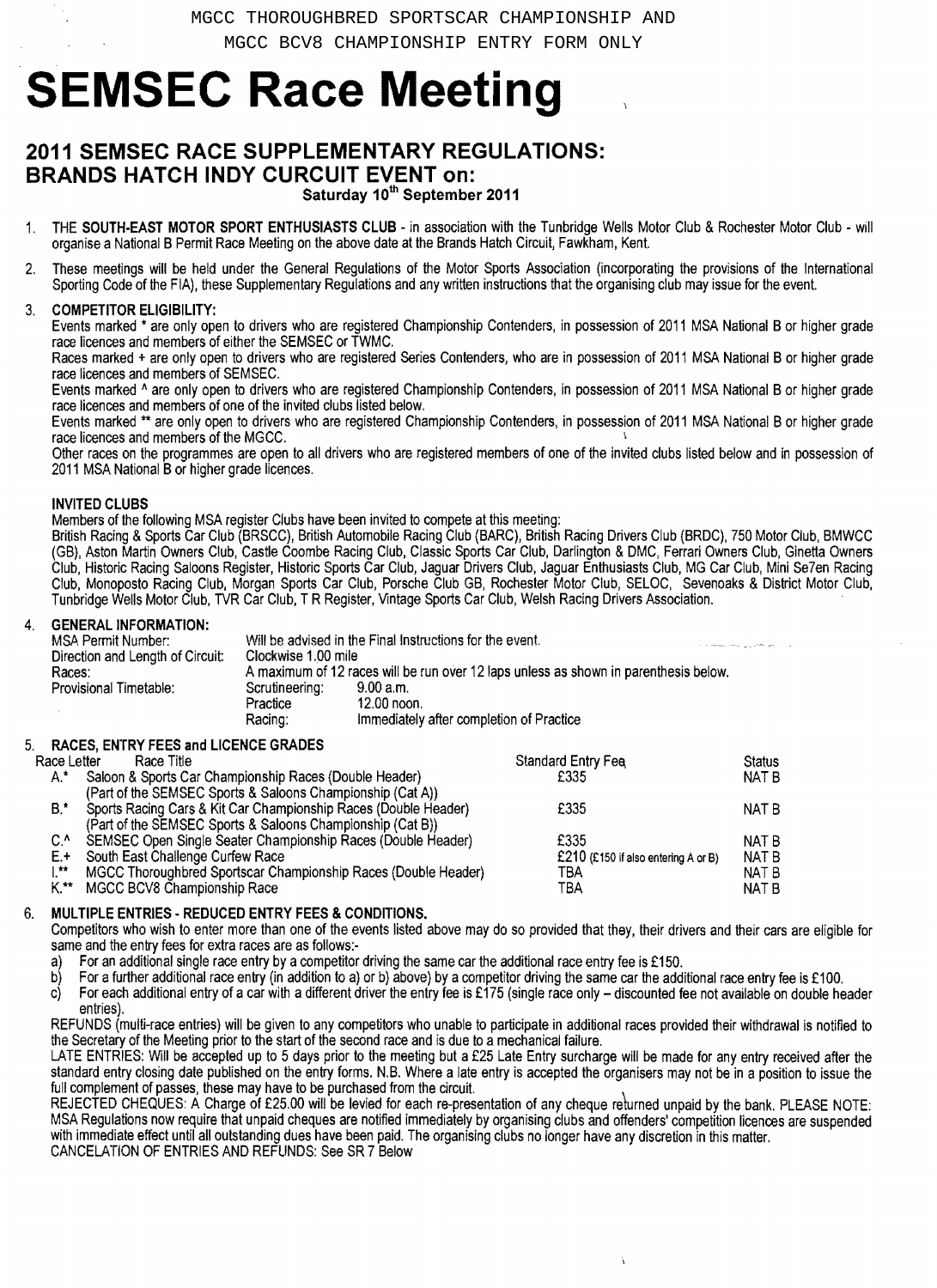### 7. ACCEPTANCE OF ENTRIES AND NUMBERS OF STARTERS:

The organisers have the right to select or refuse entries. Entries will be accepted in strict order of receipt. The maximum for the meeting is 210. The minimum is 40. The maximum number of starters for each race is 32 (max. 28 for races which include Racing and/or Sports Racing cars up to 2 litre), the minimum 10 and the minimum for each class is 3.

Should any of the minimum figures not be reached the organisers have the right to either cancel the meeting or races, or amalgamate races or classes as necessary. In the event of any championship races being amalgamated the competitors concerned will receive points and awards for their individual championships based on the finishing orders of competitors in each individual championship.

Entry forms should be fully completed and submitted with the full entry fee payable. Incomplete entry forms, ineligible entries and entries submitted without the required fee will be rejected. Drivers must be nominated on the entry form at the time of entry. Entries open on 16<sup>th</sup> February 2010 and close three days before the event.

# Competitors will be required to include a£5.00 donation for the marshal's fund with any entry.

RESERVES: All Official Reserves will be entitled to participate in Practice and to occupy in their reserve order any grid spaces that may become available - See Championship RegulBtions. Any Reserve competitor having practised but failing to obtain a grid position will receive a REFUND of his entry fee less a£25 administration charge.

WITHDRAWAL OF ENTRY AND REFUNDS: Entry Fees will be refunded in full (full entry fee) for entries withdrawn prior to the standard closing date for entries. If an entry is withdrawn after the standard closing date and prior to the final entries closing date a refund of 75% less a £25 administration fee. To qualify for any refund entry withdrawals must be notified to the Secretary of the Meeting or Entries Secretary in writing and refunds will only be made if all issued passes are returned with the written notification of withdrawal.

In the event of the meeting or race entered being cancelled or postponed to another date a full entry refund will be made. Should a race be abandoned no refund will be due.

# 8. OFFICIALS:

| Ken Greenfield, Terry Harrison & Andy Stevens                                          |
|----------------------------------------------------------------------------------------|
| TBA                                                                                    |
| Duncan Welch, Steve Pattinson                                                          |
| Peter Knight                                                                           |
| John Winder                                                                            |
| Frank Howie                                                                            |
| Anthony Miles, c/o Greenfields, 16 Saxonbury Close, Crowborough, East Sussex, TN6 1EA. |
| Ken Greenfield, Greenfields, 16 Saxonbury Close, Crowborough, East Sussex, TN6 1EA     |
| (Telephone 01892 652509)                                                               |
|                                                                                        |

RESULT, JUDGES AND PROTESTS: All practice time sheets, grid sheets and race results will be issued at the Paddock Office as soon as possible after each practice and race,but will remain provisional until all eligibility checks and any judicial process have been completed. Judges will be appointed in respect of Q18. Driving Standards Observers may be appointed in respect of Q18.3. Protests should be made in accordance with G.R. Section C.

10. AWARDS: .. . '.\_ \_. Trophies will be presented, in accordance with championship regulations or as published below for non-championship races, approximately 30 minutes after the end of the race concerned.

| 1st in Class (subject to 3 starters in class)                                       | A Trophy |
|-------------------------------------------------------------------------------------|----------|
| 2nd in Class (subject to 5 starters in class)                                       | A Trophy |
| 3rd in Class (subject to 8 starters in class)                                       | A Trophy |
| aan wiikh laan ibaa 9 aalalaa waxa ka amalamaatad wiikh iba oloogat gammalikla oloo |          |

ţ

Classes with less than 3entries may be amalgamated with the closest compatible class as decided by the organisers.

- 11. SCRUTINEERING ETC: All vehicles must comply with relevant Championship Technical Regulations, the MSA Vehicle, Formula and Tyre Regulations throughout the meeting. Competition numbers must conform to MSA Vehicle Regulations J4.1.
- 12. PRACTICE: There will be separate timed practice sessions for a maximum of 38 vehicles (33 for sessions including Racing and/or Sports Racing cars). Drivers must complete at least 3 laps to qualify for a place on the grid. Drivers practising out of session or who qualify only through familiarity of the circuit will be placed at the back of the grid in accordance with GR. 012.9.3.
- 13. START POSITIONS and STARTS: These will be determined by the practice times set by each driver and the Grids will be as detailed in the MSA track licence for the venue with the driver recording the quickest practice time place on pole position, second quickest in second place on the grid and so on, but subject to start penalties in accordance with MSA Regulations.
- 14. PASSES: Each Entrant will receive 5 tickets and two car passes. Additional passes must be purchased separately from the circuit. (Tel: 0870 950 9000). There will be no admittance to the circuit without a valid pass.
- 15. TIMING: Timing will be by transponder timing and the fitting of a suitable fully operational transponder to all competing vehicles is mandatory (012.2.1).
- 16. PARC FERMÉ: In addition to any Parc Ferme required for this championship by MSA regulations, the Organisers may at their discretion specify as many Parc Fermé as may be deemed necessary for the proper conduct of the event.
- 17. TV/FILMING/VIDEO: Video equipment must not be fitted to any vehicle without express permission from the circuit. Any driver/team transgressing this regulation maybe subject to a fine of £500 and exclusion from the event. Once permission has been obtained (if applicable) video equipment must be fitted to the vehicle prior to scrutiny and the scrutineer must be advised.
- 18. SUPPORT FOR THE EVENT: The organisers will be seeking support for this meeting and competing vehicles may be required to make space available on each side of the car in accordance with H29.1.1. & H29.1.2. for event sponsors decals.
- 19. OTHER REGULATIONS: Changes of cars or drivers and will be only be permitted with the consent of the Stewards. All other applicable MSA REGULATIONS and any other instructions issued by the organisers of the meeting are deemed to be in force.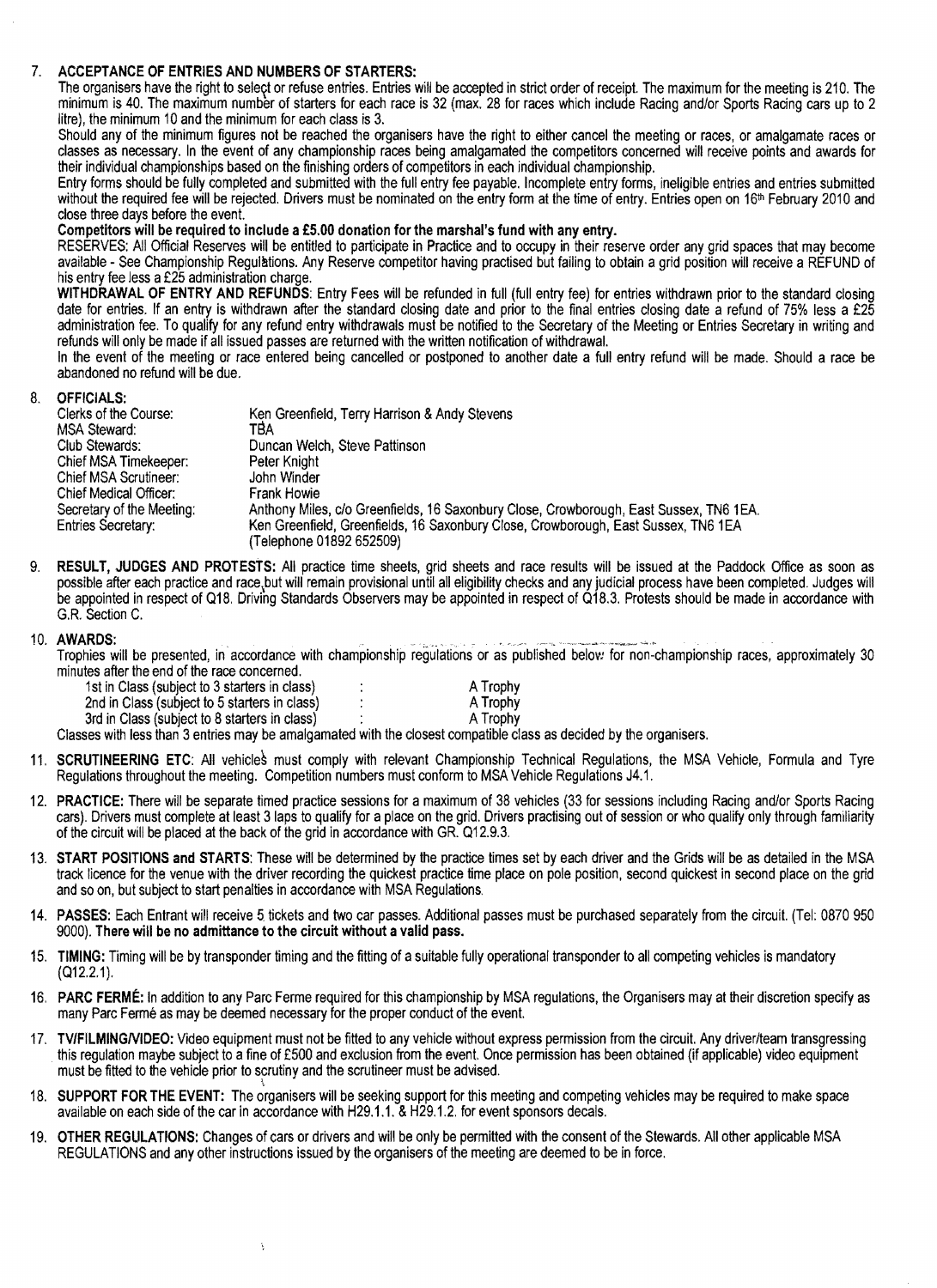# MGCC THOROUGHBRED SPORTSCAR CHAMPIONSHIP AND

MGCC BCV8 CHAMPIONSHIP ENTRY FORM ONLY

# SEMSEC CHAMPIONSHIP RACE DAY - BRANDS HATCH INDY CIRCUIT Saturday 10th September 2011

# **OFFICIAL ENTRY FORM**

STANDARD ENTRY CLOSING DATE: 31st August 2011 - Late Entry Closing Date: 7th September 2011

(LATE ENTRY SURCHARGE OF £25 DUE FOR ALL ENTRIES RECIEVED AFTER THE STANDARD ENTRY CLOSING DATE).

Return to: Entries Secretary, SEMSEC, Greenfields, 16 Saxonbury Close, Crowborough, East Sussex, TN61 EA (01892 652509)

| <b>DRIVERS NAME:</b>                                                                                                                                                                                                                                                                                                                                                                                                                                                                                                                                                                                                                                    |                                                                                                                    |                 |                     |                                                                         | MSA Licence No. |                                   |                                                         |
|---------------------------------------------------------------------------------------------------------------------------------------------------------------------------------------------------------------------------------------------------------------------------------------------------------------------------------------------------------------------------------------------------------------------------------------------------------------------------------------------------------------------------------------------------------------------------------------------------------------------------------------------------------|--------------------------------------------------------------------------------------------------------------------|-----------------|---------------------|-------------------------------------------------------------------------|-----------------|-----------------------------------|---------------------------------------------------------|
| DRIVERS ADDRESS:                                                                                                                                                                                                                                                                                                                                                                                                                                                                                                                                                                                                                                        |                                                                                                                    |                 |                     |                                                                         |                 |                                   |                                                         |
| POST CODE:                                                                                                                                                                                                                                                                                                                                                                                                                                                                                                                                                                                                                                              |                                                                                                                    |                 |                     | Email Address: (Print clearly as all instruction will be sent by email) |                 |                                   |                                                         |
|                                                                                                                                                                                                                                                                                                                                                                                                                                                                                                                                                                                                                                                         |                                                                                                                    |                 |                     |                                                                         |                 | N                                 |                                                         |
| TELEPHONE Nos.(Day):                                                                                                                                                                                                                                                                                                                                                                                                                                                                                                                                                                                                                                    |                                                                                                                    | $(Eve)$ :       |                     |                                                                         |                 | CLUB:                             |                                                         |
| <b>ENTRANTS NAME &amp; ADDRESS:</b>                                                                                                                                                                                                                                                                                                                                                                                                                                                                                                                                                                                                                     | ENTRANT DETAILS (if not the driver). The contract of the state of the state                                        |                 |                     |                                                                         |                 |                                   | <b>MSA LICENCE No.:</b>                                 |
|                                                                                                                                                                                                                                                                                                                                                                                                                                                                                                                                                                                                                                                         | ADDRESS TO WHICH PASSES SHOULD BE SENT IF DIFFERENT TO ABOVE                                                       |                 |                     |                                                                         |                 |                                   |                                                         |
|                                                                                                                                                                                                                                                                                                                                                                                                                                                                                                                                                                                                                                                         |                                                                                                                    |                 |                     |                                                                         |                 |                                   |                                                         |
| <b>CAR DETAILS</b><br>MAKE:                                                                                                                                                                                                                                                                                                                                                                                                                                                                                                                                                                                                                             |                                                                                                                    |                 | <b>Constitution</b> | <b>The Second Control of Second Second</b><br>MODEL:                    |                 | $\mathcal{M} \subset \mathcal{M}$ | $\frac{1}{2}$ . The $\frac{1}{2}$                       |
|                                                                                                                                                                                                                                                                                                                                                                                                                                                                                                                                                                                                                                                         |                                                                                                                    |                 |                     |                                                                         |                 |                                   |                                                         |
| <b>ENGINE/TUNER:</b>                                                                                                                                                                                                                                                                                                                                                                                                                                                                                                                                                                                                                                    |                                                                                                                    | $\overline{CC}$ |                     |                                                                         |                 |                                   | Forced Induction? YES/NO* (if YES state type)           |
| <b>REGULAR COMPETITION NUMBER:</b>                                                                                                                                                                                                                                                                                                                                                                                                                                                                                                                                                                                                                      |                                                                                                                    |                 |                     | Transponder Number:                                                     |                 |                                   |                                                         |
| <b>RACES ENTERED:</b>                                                                                                                                                                                                                                                                                                                                                                                                                                                                                                                                                                                                                                   |                                                                                                                    |                 |                     |                                                                         |                 |                                   | Standard Entry Fee Tick Race(s) Entered. Class Entered. |
| А.                                                                                                                                                                                                                                                                                                                                                                                                                                                                                                                                                                                                                                                      | SEMSEC Saloon & Sports Car Championship Race (Double Header)<br>(Part of the SEMSEC Saloons & Sports Championship) |                 |                     | £335                                                                    |                 |                                   |                                                         |
| $\Box$<br>SEMSEC Sports Racing & Kit Car Championship Race (Double Header) £335<br><b>B.</b><br>(Part of the SEMSEC Saloons & Sports Championship)                                                                                                                                                                                                                                                                                                                                                                                                                                                                                                      |                                                                                                                    |                 |                     |                                                                         |                 |                                   |                                                         |
| Н.                                                                                                                                                                                                                                                                                                                                                                                                                                                                                                                                                                                                                                                      | SEMSEC Open Single Seater Championship Race (Double Header)                                                        |                 |                     | £335                                                                    |                 |                                   | $\Box$                                                  |
| Е.                                                                                                                                                                                                                                                                                                                                                                                                                                                                                                                                                                                                                                                      | South East Challenge Curfew Race                                                                                   |                 |                     | £210 (£150 if also entering A or B)                                     |                 |                                   |                                                         |
| Ι.                                                                                                                                                                                                                                                                                                                                                                                                                                                                                                                                                                                                                                                      | $\Box$<br>£335<br>DH<br>MGCC Thoroughbred Sportscar Championship<br>TBA (Contact MGCC:Pam McCarthy)                |                 |                     |                                                                         |                 |                                   |                                                         |
| $\overline{£225}$<br>$\Box$<br>MGCC BCV8 Championship<br>TBA (Contact MGCC:Pam McCarthy)<br>К.<br>NOTE: IF YOU HAVE NOT TICKED THE RACE ENTERED AND INDICATED THE CLASS YOU WISH TO ENTER WE WILL NOT PROCESS<br>YOUR ENTRY. It is the competitor's responsibility to read the technical regulations for the championship/challenge or race being entered and decide<br>which class their car is eligible for. Club officials will NOT do this for you. Technical regulations can be viewed on the SEMSEC website at<br>www.semsec.org.uk or may be request from the club at SEMSEC, Greenfields, 16 Saxonbury Close, Crowborough, East Sussex, TN6 1EA |                                                                                                                    |                 |                     |                                                                         |                 |                                   |                                                         |
| Fee Enclosed:                                                                                                                                                                                                                                                                                                                                                                                                                                                                                                                                                                                                                                           | <b>MGCC Thoroughbred Sportscar Championship</b><br>Double Header 1 x 15 minute Practice 2 x 15 minute races        |                 |                     |                                                                         |                 | £335.00                           |                                                         |
|                                                                                                                                                                                                                                                                                                                                                                                                                                                                                                                                                                                                                                                         | <b>MGCC BCV8 Championship</b><br>Single Header 1 x 15 minute Practice 1 x 15 minute race                           |                 |                     |                                                                         |                 | £225.00                           |                                                         |

LATE ENTRY CHARGE imposed by SEMSEC after 31.08.11 Extra £25 FOR ENTRIES RECEIVED UP UNTIL 07.09.11

SEPARATE CHAMPIONSHIP ENTRY FORMS WILL BE REQUIRED WITH A SEPARATE CHEQUE. MADE PAYABLE TO EITHER THOROUGHBRED CHAMPIONSHIP OR BCV8 CHYAMPIONSHIP AS REQUIRED.

Sent to: Championship Coordinator, Woodlands, 26 Wellesford Close, Banstead, Surrey SM72HL Contact Telephone No. 01737356730 Emall:pam@mccarthymotorsport.co.uk